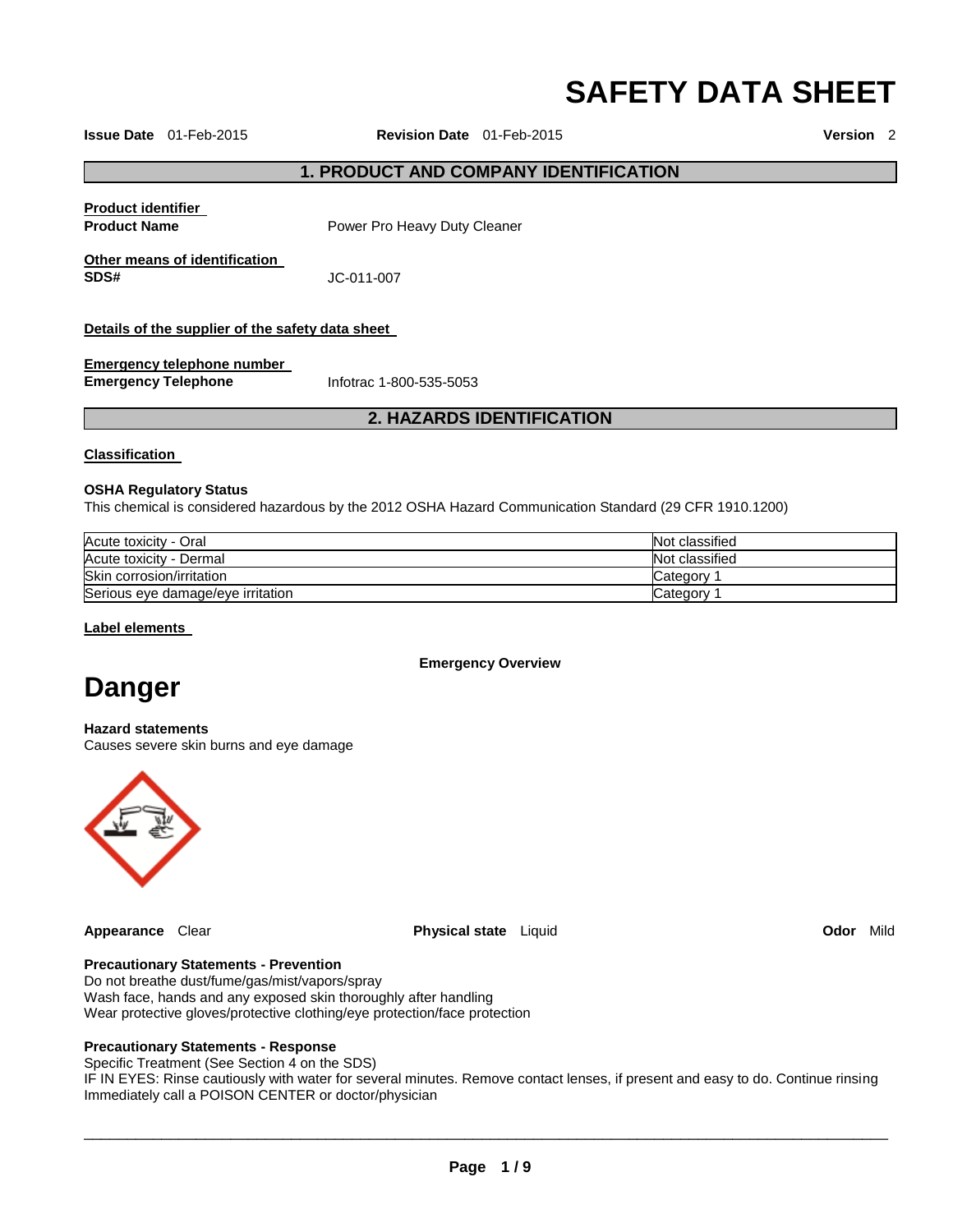IF ON SKIN (or hair): Remove/Take off immediately all contaminated clothing. Rinse skin with water/shower Wash contaminated clothing before reuse IF INHALED: Remove victim to fresh air and keep at rest in a position comfortable for breathing Immediately call a POISON CENTER or doctor/physician IF SWALLOWED: Rinse mouth. DO NOT induce vomiting

#### **Precautionary Statements - Storage**

Store locked up

#### **Precautionary Statements - Disposal**

Dispose of contents/container to an approved waste disposal plant

#### **Hazards not otherwise classified (HNOC)**

## **Other Information**<br>Unknown Acute Toxicity

1.4001% of the mixture consists of ingredient(s) of unknown toxicity

#### **3. COMPOSITION/INFORMATION ON INGREDIENTS**

\_\_\_\_\_\_\_\_\_\_\_\_\_\_\_\_\_\_\_\_\_\_\_\_\_\_\_\_\_\_\_\_\_\_\_\_\_\_\_\_\_\_\_\_\_\_\_\_\_\_\_\_\_\_\_\_\_\_\_\_\_\_\_\_\_\_\_\_\_\_\_\_\_\_\_\_\_\_\_\_\_\_\_\_\_\_\_\_\_\_\_\_\_

| <b>Name</b><br>Chemical | <b>CAS No.</b>                                         | Weight-% | ™rade<br>Secret |
|-------------------------|--------------------------------------------------------|----------|-----------------|
| Hvdroxide<br>sodium     | $\overline{\phantom{a}}$<br>$\Omega$<br>``<br>.<br>ــت | . .      |                 |

\*The exact percentage (concentration) of composition has been withheld as a trade secret.

#### **4. FIRST AID MEASURES**

#### **First aid measures**

| <b>General advice</b>                                       | Immediate medical attention is required.                                                                                                                                                                                                                                                                                                                                   |
|-------------------------------------------------------------|----------------------------------------------------------------------------------------------------------------------------------------------------------------------------------------------------------------------------------------------------------------------------------------------------------------------------------------------------------------------------|
| <b>Skin Contact</b>                                         | Immediate medical attention is required. Wash off immediately with soap and plenty of<br>water while removing all contaminated clothes and shoes.                                                                                                                                                                                                                          |
| Eye contact                                                 | Immediate medical attention is required. Rinse immediately with plenty of water, also under<br>the eyelids, for at least 15 minutes. Keep eye wide open while rinsing. Do not rub affected<br>area.                                                                                                                                                                        |
| <b>Inhalation</b>                                           | Remove to fresh air. Call a physician or poison control center immediately. If not breathing,<br>give artificial respiration. If breathing is difficult, give oxygen.                                                                                                                                                                                                      |
| <b>Ingestion</b>                                            | Immediate medical attention is required. Do NOT induce vomiting. Drink plenty of water.<br>Never give anything by mouth to an unconscious person. Remove from exposure, lie down.<br>Clean mouth with water and drink afterwards plenty of water. Call a physician or poison<br>control center immediately.                                                                |
| Self-protection of the first aider                          | Use personal protective equipment as required. Avoid contact with skin, eyes or clothing.                                                                                                                                                                                                                                                                                  |
| Most important symptoms and effects, both acute and delayed |                                                                                                                                                                                                                                                                                                                                                                            |
| <b>Symptoms</b>                                             | Any additional important symptoms and effects are described in Section 11: Toxicology<br>Information.                                                                                                                                                                                                                                                                      |
|                                                             | Indication of any immediate medical attention and special treatment needed                                                                                                                                                                                                                                                                                                 |
| Note to physicians                                          | Product is a corrosive material. Use of gastric lavage or emesis is contraindicated.<br>Possible perforation of stomach or esophagus should be investigated.  Do not give<br>chemical antidotes. Asphyxia from glottal edema may occur. Marked decrease in blood<br>pressure may occur with moist rales, frothy sputum, and high pulse pressure. Treat<br>symptomatically. |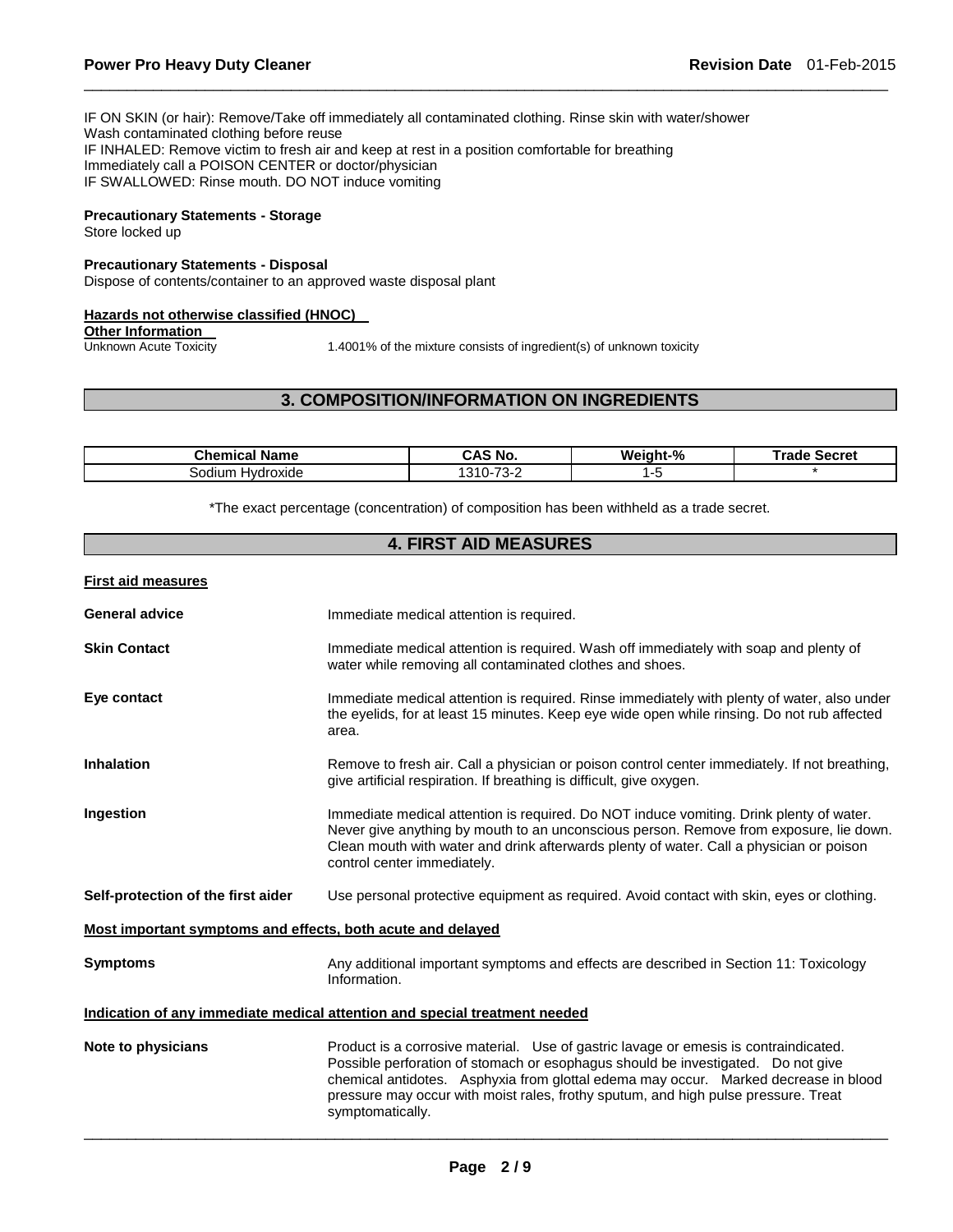## **5. FIRE-FIGHTING MEASURES**

\_\_\_\_\_\_\_\_\_\_\_\_\_\_\_\_\_\_\_\_\_\_\_\_\_\_\_\_\_\_\_\_\_\_\_\_\_\_\_\_\_\_\_\_\_\_\_\_\_\_\_\_\_\_\_\_\_\_\_\_\_\_\_\_\_\_\_\_\_\_\_\_\_\_\_\_\_\_\_\_\_\_\_\_\_\_\_\_\_\_\_\_\_

#### **Suitable extinguishing media**

Use extinguishing measures that are appropriate to local circumstances and the surrounding environment.

**Unsuitable extinguishing media** Caution: Use of water spray when fighting fire may be inefficient.

#### **Specific hazards arising from the chemical**

The product causes burns of eyes, skin and mucous membranes. Thermal decomposition can lead to release of irritating and toxic gases and vapors. In the event of fire and/or explosion do not breathe fumes.

#### **Explosion data**

**Sensitivity to Mechanical Impact** None. **Sensitivity to Static Discharge** None.

#### **Protective equipment and precautions for firefighters**

As in any fire, wear self-contained breathing apparatus pressure-demand, MSHA/NIOSH (approved or equivalent) and full protective gear.

## **6. ACCIDENTAL RELEASE MEASURES**

#### **Personal precautions, protective equipment and emergency procedures**

| <b>Personal precautions</b>                          | Evacuate personnel to safe areas. Use personal protective equipment as required. Avoid<br>contact with skin, eyes or clothing. Keep people away from and upwind of spill/leak.                                                                                                                              |
|------------------------------------------------------|-------------------------------------------------------------------------------------------------------------------------------------------------------------------------------------------------------------------------------------------------------------------------------------------------------------|
| <b>Environmental precautions</b>                     |                                                                                                                                                                                                                                                                                                             |
| <b>Environmental precautions</b>                     | Do not allow into any sewer, on the ground or into any body of water. Should not be<br>released into the environment. Prevent further leakage or spillage if safe to do so. Prevent<br>product from entering drains.                                                                                        |
| Methods and material for containment and cleaning up |                                                                                                                                                                                                                                                                                                             |
| <b>Methods for containment</b>                       | Prevent further leakage or spillage if safe to do so.                                                                                                                                                                                                                                                       |
| Methods for cleaning up                              | Dike far ahead of liquid spill for later disposal. Soak up with inert absorbent material. Take<br>up mechanically, placing in appropriate containers for disposal. Clean contaminated surface<br>thoroughly. Prevent product from entering drains. Dam up. After cleaning, flush away traces<br>with water. |

## **7. HANDLING AND STORAGE**

| <b>Precautions for safe handling</b>                         |                                                                                                                                                                                                                                      |
|--------------------------------------------------------------|--------------------------------------------------------------------------------------------------------------------------------------------------------------------------------------------------------------------------------------|
| Advice on safe handling                                      | Use personal protective equipment as required. Avoid contact with skin, eyes or clothing.<br>Ensure adequate ventilation, especially in confined areas. In case of insufficient ventilation,<br>wear suitable respiratory equipment. |
| Conditions for safe storage, including any incompatibilities |                                                                                                                                                                                                                                      |
| <b>Storage Conditions</b>                                    | Keep container tightly closed in a dry and well-ventilated place. Keep out of the reach of<br>children. Keep containers tightly closed in a dry, cool and well-ventilated place. Keep in<br>properly labeled containers.             |
| Incompatible materials                                       | Incompatible with strong acids and bases. Incompatible with oxidizing agents.                                                                                                                                                        |

## \_\_\_\_\_\_\_\_\_\_\_\_\_\_\_\_\_\_\_\_\_\_\_\_\_\_\_\_\_\_\_\_\_\_\_\_\_\_\_\_\_\_\_\_\_\_\_\_\_\_\_\_\_\_\_\_\_\_\_\_\_\_\_\_\_\_\_\_\_\_\_\_\_\_\_\_\_\_\_\_\_\_\_\_\_\_\_\_\_\_\_\_\_ **8. EXPOSURE CONTROLS/PERSONAL PROTECTION**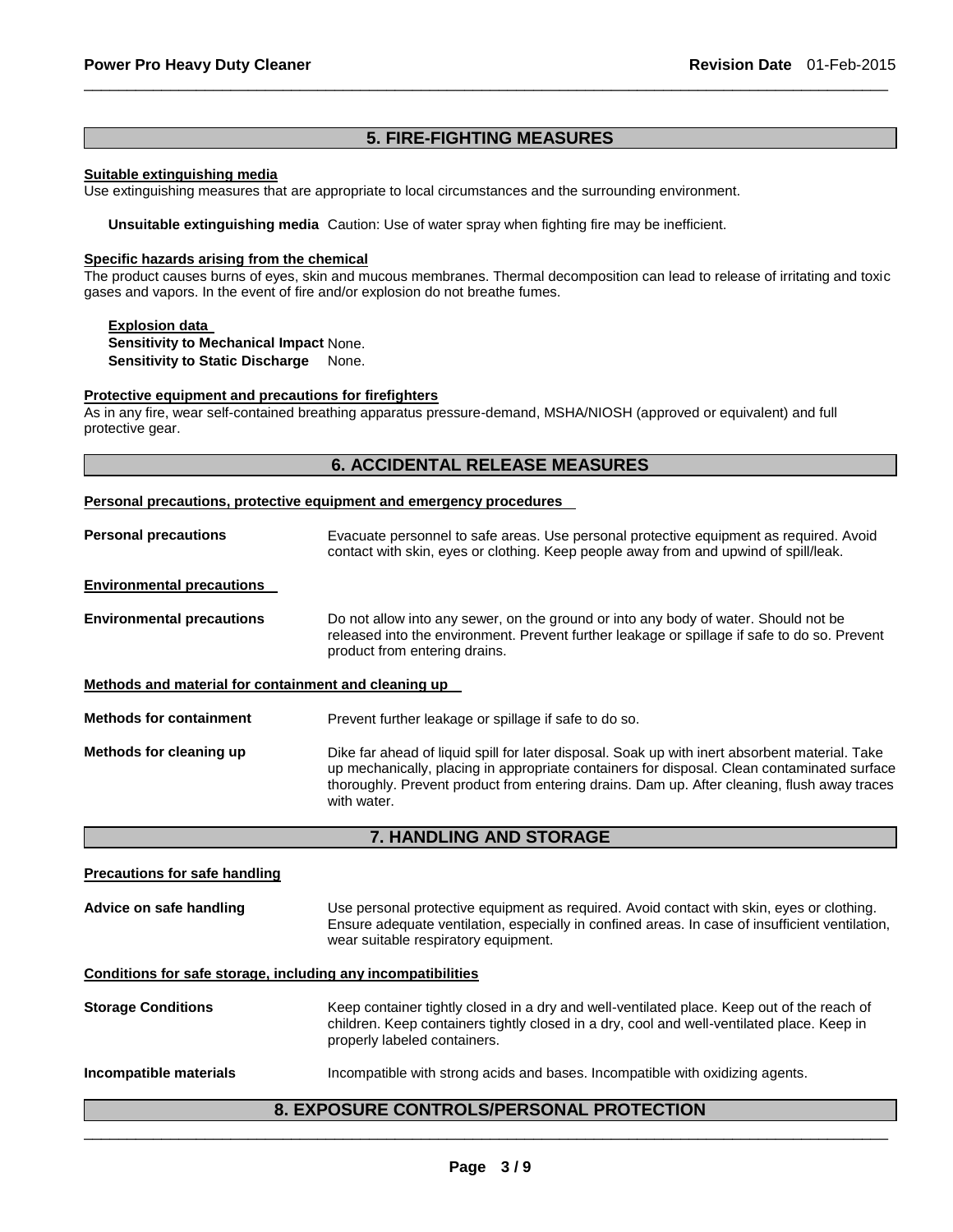#### **Control parameters**

| <b>Exposure Guidelines</b>                                            | Exposure guidelines noted for ingredient(s).                                                                                                                                                                                                                                                                                     |                                                                                                                                                                                                                                                                                                                                                                                                                                                                                                                                |                             |  |
|-----------------------------------------------------------------------|----------------------------------------------------------------------------------------------------------------------------------------------------------------------------------------------------------------------------------------------------------------------------------------------------------------------------------|--------------------------------------------------------------------------------------------------------------------------------------------------------------------------------------------------------------------------------------------------------------------------------------------------------------------------------------------------------------------------------------------------------------------------------------------------------------------------------------------------------------------------------|-----------------------------|--|
| <b>Chemical Name</b>                                                  | <b>ACGIH TLV</b>                                                                                                                                                                                                                                                                                                                 | <b>OSHA PEL</b>                                                                                                                                                                                                                                                                                                                                                                                                                                                                                                                | <b>NIOSH IDLH</b>           |  |
| Sodium Hydroxide                                                      | Ceiling: 2 mg/m <sup>3</sup>                                                                                                                                                                                                                                                                                                     | TWA: $2 \text{ mg/m}^3$                                                                                                                                                                                                                                                                                                                                                                                                                                                                                                        | IDLH: 10 mg/m <sup>3</sup>  |  |
| 1310-73-2                                                             |                                                                                                                                                                                                                                                                                                                                  | (vacated) Ceiling: 2 mg/m <sup>3</sup>                                                                                                                                                                                                                                                                                                                                                                                                                                                                                         | Ceiling: $2 \text{ mg/m}^3$ |  |
| Methanol                                                              | STEL: 250 ppm                                                                                                                                                                                                                                                                                                                    | TWA: 200 ppm                                                                                                                                                                                                                                                                                                                                                                                                                                                                                                                   | IDLH: 6000 ppm              |  |
| 67-56-1                                                               | TWA: 200 ppm                                                                                                                                                                                                                                                                                                                     | TWA: 260 mg/m <sup>3</sup>                                                                                                                                                                                                                                                                                                                                                                                                                                                                                                     | TWA: 200 ppm                |  |
|                                                                       | $S^*$                                                                                                                                                                                                                                                                                                                            | (vacated) TWA: 200 ppm                                                                                                                                                                                                                                                                                                                                                                                                                                                                                                         | TWA: 260 mg/m <sup>3</sup>  |  |
|                                                                       |                                                                                                                                                                                                                                                                                                                                  | (vacated) TWA: $260 \text{ mg/m}^3$                                                                                                                                                                                                                                                                                                                                                                                                                                                                                            | STEL: 250 ppm               |  |
|                                                                       |                                                                                                                                                                                                                                                                                                                                  | (vacated) STEL: 250 ppm                                                                                                                                                                                                                                                                                                                                                                                                                                                                                                        | STEL: 325 mg/m <sup>3</sup> |  |
|                                                                       |                                                                                                                                                                                                                                                                                                                                  | (vacated) STEL: 325 mg/m <sup>3</sup>                                                                                                                                                                                                                                                                                                                                                                                                                                                                                          |                             |  |
|                                                                       |                                                                                                                                                                                                                                                                                                                                  | (vacated) S*                                                                                                                                                                                                                                                                                                                                                                                                                                                                                                                   |                             |  |
| NIOSH IDLH Immediately Dangerous to Life or Health                    |                                                                                                                                                                                                                                                                                                                                  |                                                                                                                                                                                                                                                                                                                                                                                                                                                                                                                                |                             |  |
| <b>Other Information</b>                                              | 962 (11th Cir., 1992).                                                                                                                                                                                                                                                                                                           | Vacated limits revoked by the Court of Appeals decision in AFL-CIO v. OSHA, 965 F.2d                                                                                                                                                                                                                                                                                                                                                                                                                                           |                             |  |
|                                                                       |                                                                                                                                                                                                                                                                                                                                  |                                                                                                                                                                                                                                                                                                                                                                                                                                                                                                                                |                             |  |
| <b>Appropriate engineering controls</b>                               |                                                                                                                                                                                                                                                                                                                                  |                                                                                                                                                                                                                                                                                                                                                                                                                                                                                                                                |                             |  |
| <b>Engineering Controls</b>                                           |                                                                                                                                                                                                                                                                                                                                  | Showers, Eyewash stations & Ventilation systems.                                                                                                                                                                                                                                                                                                                                                                                                                                                                               |                             |  |
| Individual protection measures, such as personal protective equipment |                                                                                                                                                                                                                                                                                                                                  |                                                                                                                                                                                                                                                                                                                                                                                                                                                                                                                                |                             |  |
| <b>Eye/face protection</b>                                            |                                                                                                                                                                                                                                                                                                                                  | Wear safety glasses with side shields (or goggles).                                                                                                                                                                                                                                                                                                                                                                                                                                                                            |                             |  |
| Skin and body protection                                              |                                                                                                                                                                                                                                                                                                                                  | Wear impervious protective clothing, including boots, gloves, lab coat, apron or coveralls,<br>as appropriate, to prevent skin contact.                                                                                                                                                                                                                                                                                                                                                                                        |                             |  |
| <b>Respiratory protection</b>                                         | If exposure limits are exceeded or irritation is experienced, NIOSH/MSHA approved<br>respiratory protection should be worn. Positive-pressure supplied air respirators may be<br>required for high airborne contaminant concentrations. Respiratory protection must be<br>provided in accordance with current local regulations. |                                                                                                                                                                                                                                                                                                                                                                                                                                                                                                                                |                             |  |
| <b>General Hygiene</b>                                                |                                                                                                                                                                                                                                                                                                                                  | When using do not eat, drink or smoke. Wash contaminated clothing before reuse. Keep<br>away from food, drink and animal feeding stuffs. Contaminated work clothing should not be<br>allowed out of the workplace. Regular cleaning of equipment, work area and clothing is<br>recommended. Avoid contact with skin, eyes or clothing. Take off all contaminated clothing<br>and wash it before reuse. Wear suitable gloves and eye/face protection. Handle in<br>accordance with good industrial hygiene and safety practice. |                             |  |

\_\_\_\_\_\_\_\_\_\_\_\_\_\_\_\_\_\_\_\_\_\_\_\_\_\_\_\_\_\_\_\_\_\_\_\_\_\_\_\_\_\_\_\_\_\_\_\_\_\_\_\_\_\_\_\_\_\_\_\_\_\_\_\_\_\_\_\_\_\_\_\_\_\_\_\_\_\_\_\_\_\_\_\_\_\_\_\_\_\_\_\_\_

## **9. PHYSICAL AND CHEMICAL PROPERTIES**

## **Information on basic physical and chemical properties**

| <b>Physical state</b>               | Liquid                   |       |
|-------------------------------------|--------------------------|-------|
| Appearance                          | Clear                    |       |
| Color                               | Straw                    |       |
| Odor                                | Mild                     |       |
| <b>Odor threshold</b>               | No Information available |       |
| <b>Property</b>                     | <b>Values</b>            | Remar |
| рH                                  | 12.3                     |       |
| <b>Specific Gravity</b>             | 1.010                    |       |
| <b>Viscosity</b>                    | <b>Water Thin</b>        |       |
| <b>Melting point/freezing point</b> | No Information available |       |
| <b>Flash point</b>                  | $>200$ °F                |       |
| Boiling point / boiling range       | $212$ °F                 |       |
| <b>Evaporation rate</b>             | < 1                      |       |
|                                     |                          |       |

**Property • Method**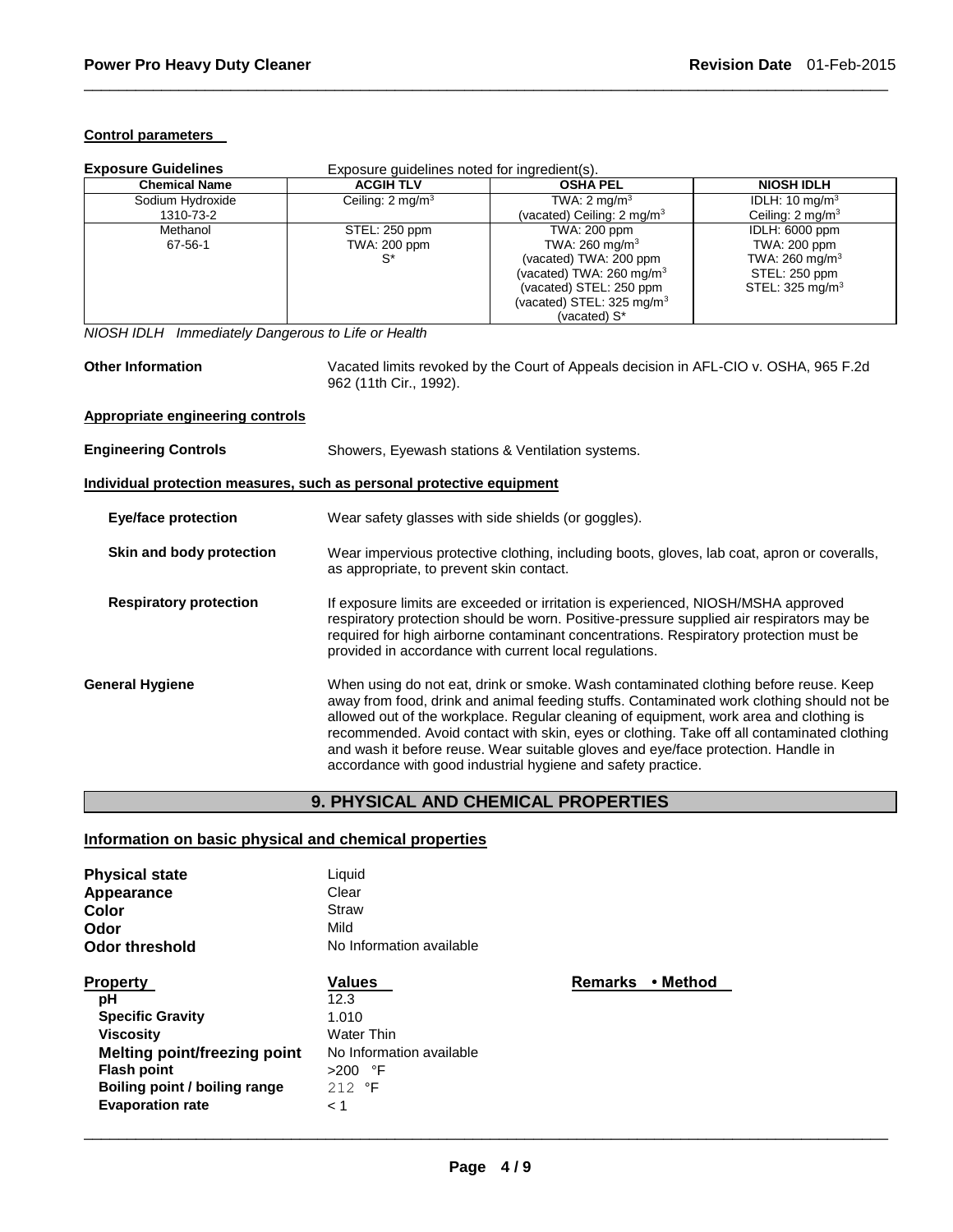| Flammability (solid, gas)         |     |
|-----------------------------------|-----|
| <b>Flammability Limits in Air</b> |     |
| <b>Upper flammability limit:</b>  | Noi |
| Lower flammability limit:         | No  |
| Vapor pressure                    | 17  |
| Vapor density                     | >1  |
| <b>Water solubility</b>           | Col |
| <b>Partition coefficient</b>      | Nο  |
| <b>Autoignition temperature</b>   | N٥  |
| <b>Decomposition temperature</b>  | N٥  |

**Not Applicable Not Applicable Vapor pressure** 17 mm Hg @ 20° C Complete **No Information available No Information available No Information available** 

### **Other Information**

**Density Lbs/Gal Not Applicable VOC Content (%)** 0.1795

## **10. STABILITY AND REACTIVITY**

\_\_\_\_\_\_\_\_\_\_\_\_\_\_\_\_\_\_\_\_\_\_\_\_\_\_\_\_\_\_\_\_\_\_\_\_\_\_\_\_\_\_\_\_\_\_\_\_\_\_\_\_\_\_\_\_\_\_\_\_\_\_\_\_\_\_\_\_\_\_\_\_\_\_\_\_\_\_\_\_\_\_\_\_\_\_\_\_\_\_\_\_\_

## **Reactivity**

No data available

#### **Chemical stability**

Stable under recommended storage conditions.

#### **Possibility of Hazardous Reactions**

None under normal processing.

#### **Conditions to avoid**

Exposure to air or moisture over prolonged periods.

#### **Incompatible materials**

Incompatible with strong acids and bases. Incompatible with oxidizing agents.

#### **Hazardous Decomposition Products**

Thermal decomposition can lead to release of irritating and toxic gases and vapors.

#### **11. TOXICOLOGICAL INFORMATION**

#### **Information on likely routes of exposure**

#### **Product Information**

| <b>Inhalation</b>   | Avoid breathing vapors or mists. Corrosive by inhalation. Inhalation of corrosive<br>fumes/gases may cause coughing, choking, headache, dizziness, and weakness for<br>several hours. Pulmonary edema may occur with tightness in the chest, shortness of<br>breath, bluish skin, decreased blood pressure, and increased heart rate. |
|---------------------|---------------------------------------------------------------------------------------------------------------------------------------------------------------------------------------------------------------------------------------------------------------------------------------------------------------------------------------|
| Eye contact         | Avoid contact with eyes. Causes severe eye damage. Corrosive to the eyes and may cause<br>severe damage including blindness.                                                                                                                                                                                                          |
| <b>Skin Contact</b> | Avoid contact with skin. Corrosive. Contact with skin may cause severe irritation and burns.                                                                                                                                                                                                                                          |
| Ingestion           | Do not taste or swallow. Ingestion causes burns of the upper digestive and respiratory<br>tracts.                                                                                                                                                                                                                                     |

| <b>Chemical Name</b>          | Oral LD50 | <b>Dermal LD50</b>                                    | <b>Inhalation LC50</b> |
|-------------------------------|-----------|-------------------------------------------------------|------------------------|
| Sodium Hydroxide<br>1310-73-2 | Yes       | Rabbit<br>1350 mg/kg<br>$\overline{\phantom{0}}$<br>- | Yes                    |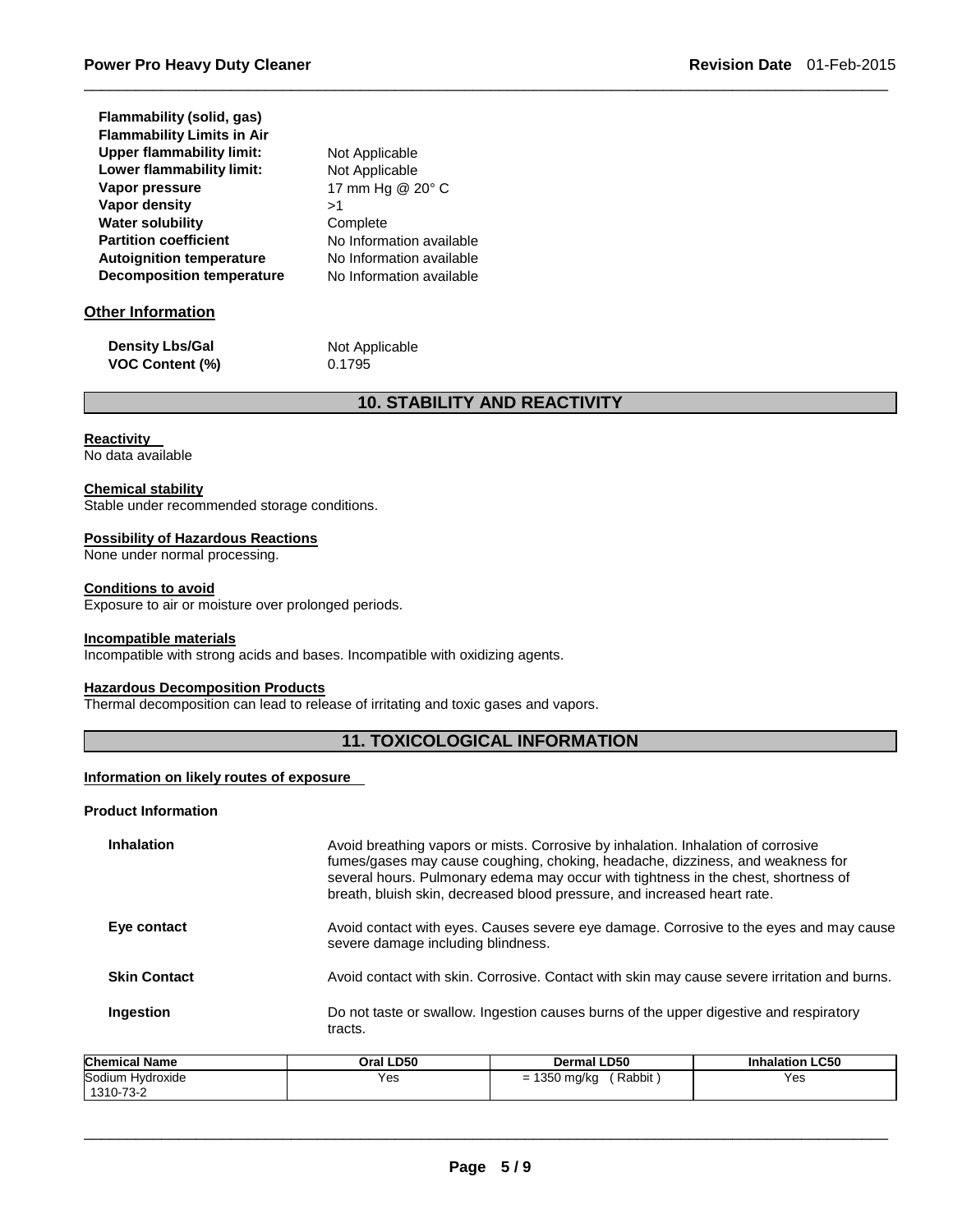| Methanol | Rat<br>6200<br>ma/ko<br>$\overline{\phantom{0}}$<br>$\cdot$ $\cdot$<br>. | Rabbit<br><b>EOOO</b><br>5800 ma/ka<br>$\overline{\phantom{0}}$<br>-<br>. . | 22500 ppm<br>$\overline{\phantom{0}}$<br>- - | $8 h = 64000$<br>Rat |
|----------|--------------------------------------------------------------------------|-----------------------------------------------------------------------------|----------------------------------------------|----------------------|
| $67-56-$ |                                                                          |                                                                             | ppm                                          | Rat<br>. 4 r         |

\_\_\_\_\_\_\_\_\_\_\_\_\_\_\_\_\_\_\_\_\_\_\_\_\_\_\_\_\_\_\_\_\_\_\_\_\_\_\_\_\_\_\_\_\_\_\_\_\_\_\_\_\_\_\_\_\_\_\_\_\_\_\_\_\_\_\_\_\_\_\_\_\_\_\_\_\_\_\_\_\_\_\_\_\_\_\_\_\_\_\_\_\_

#### **Information on toxicological effects**

**Symptoms** No Information available.

#### **Delayed and immediate effects as well as chronic effects from short and long-term exposure**

| No Information available.<br>No Information available.                                                                                                                                                                                                                                                            |
|-------------------------------------------------------------------------------------------------------------------------------------------------------------------------------------------------------------------------------------------------------------------------------------------------------------------|
| No Information available.                                                                                                                                                                                                                                                                                         |
| No Information available.                                                                                                                                                                                                                                                                                         |
| No Information available.                                                                                                                                                                                                                                                                                         |
| No Information available.                                                                                                                                                                                                                                                                                         |
| Chronic exposure to corrosive fumes/gases may cause erosion of the teeth followed by jaw<br>necrosis. Bronchial irritation with chronic cough and frequent attacks of pneumonia are<br>common. Gastrointestinal disturbances may also be seen. Avoid repeated exposure.<br>Possible risk of irreversible effects. |
| EYES, Respiratory system, Skin.                                                                                                                                                                                                                                                                                   |
| No Information available.                                                                                                                                                                                                                                                                                         |
|                                                                                                                                                                                                                                                                                                                   |

## **Numerical measures of toxicity - Product Information**

**Unknown Acute Toxicity 1.4001% of the mixture consists of ingredient(s) of unknown toxicity The following values are calculated based on chapter 3.1 of the GHS document.**

## **12. ECOLOGICAL INFORMATION**

#### **Ecotoxicity**

7.9301% of the mixture consists of components(s) of unknown hazards to the aquatic environment

| <b>Chemical Name</b>              | Algae/aquatic plants   | <b>Fish</b>                        | Crustacea                      |
|-----------------------------------|------------------------|------------------------------------|--------------------------------|
| Neodecanoic Acid                  | Yes                    | 32: 96 h Lepomis macrochirus mg/L  | 47.11: 48 h Daphnia magna mg/L |
| 26896-20-8                        |                        | LC50 static                        | EC50                           |
| 1-(2-Butoxy-1-propoxy)-2-propanol | Yes                    | 841: 96 h Poecilia reticulata mg/L | Yes                            |
| 29911-28-2                        |                        | LC50 static                        |                                |
| Sodium Hydroxide                  | Yes                    | 45.4: 96 h Oncorhynchus mykiss     | Yes                            |
| 1310-73-2                         |                        | mg/L LC50 static                   |                                |
| Tetrasodium EDTA                  | 1.01: 72 h Desmodesmus | 41: 96 h Lepomis macrochirus mg/L  | 610: 24 h Daphnia magna mg/L   |
| 64-02-8                           | subspicatus mg/L EC50  | LC50 static 59.8: 96 h Pimephales  | EC50                           |
|                                   |                        | promelas mg/L LC50 static          |                                |
| Sodium Silicate                   | Yes                    | 301 - 478: 96 h Lepomis            | 216: 96 h Daphnia magna mg/L   |
| 1344-09-8                         |                        | macrochirus mg/L LC50 3185: 96 h   | EC50                           |
|                                   |                        | Brachydanio rerio mg/L LC50 semi-  |                                |
|                                   |                        | static                             |                                |
| Methanol                          | Yes                    | 28200: 96 h Pimephales promelas    | Yes                            |
| 67-56-1                           |                        | mg/L LC50 flow-through 100: 96 h   |                                |
|                                   |                        | Pimephales promelas mg/L LC50      |                                |
|                                   |                        | static 19500 - 20700: 96 h         |                                |
|                                   |                        | Oncorhynchus mykiss mg/L LC50      |                                |
|                                   |                        | flow-through 18 - 20: 96 h         |                                |
|                                   |                        | Oncorhynchus mykiss mL/L LC50      |                                |
|                                   |                        | static 13500 - 17600: 96 h Lepomis |                                |
|                                   |                        | macrochirus mg/L LC50 flow-        |                                |
|                                   |                        | through                            |                                |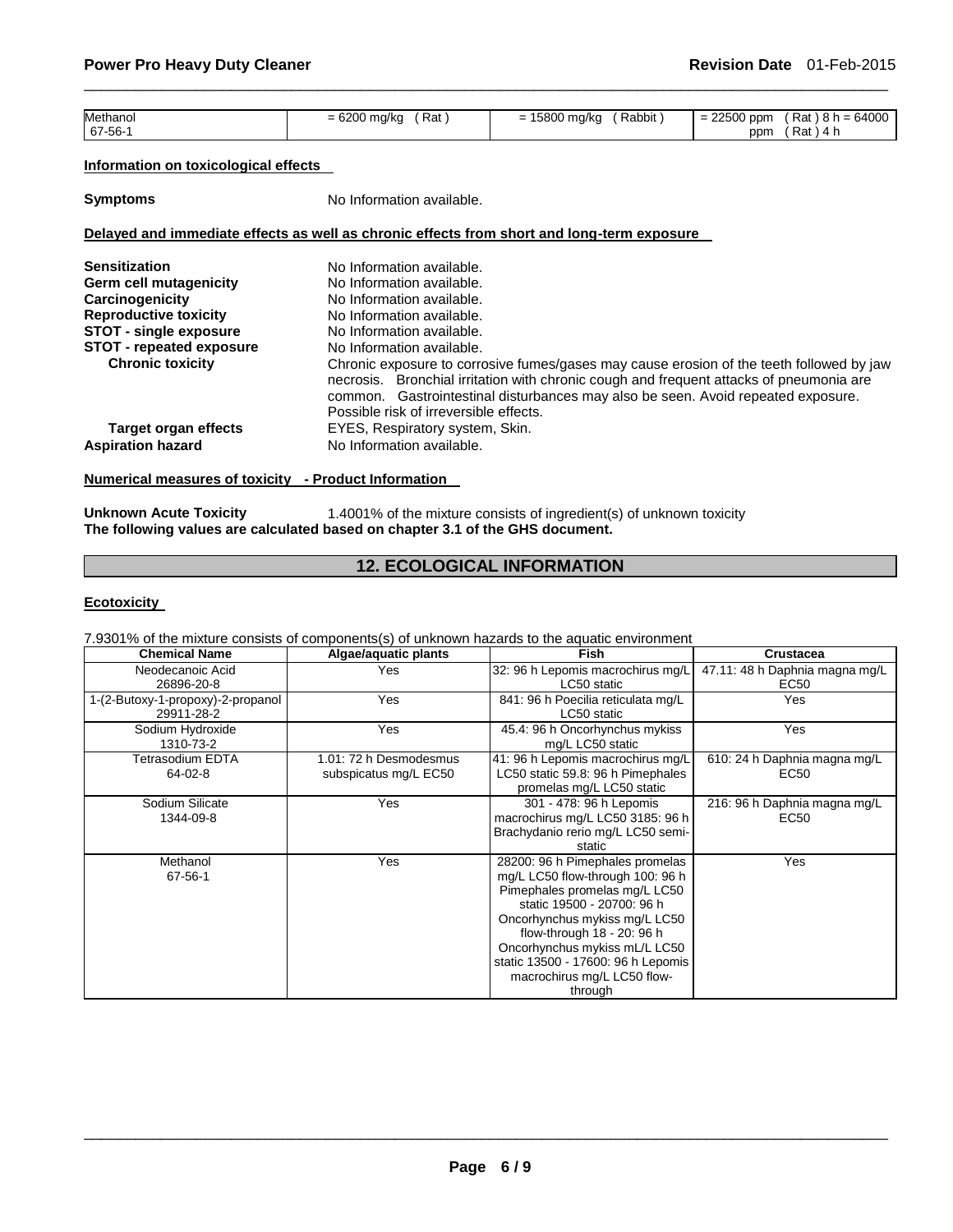| Trisodium nitrilotriacetate |           | 560 - 1000: 96 h Chlorella vulgaris [93 - 170: 96 h Pimephales promelas] | 560 - 1000: 48 h Daphnia magna |
|-----------------------------|-----------|--------------------------------------------------------------------------|--------------------------------|
| 5064-31-3                   | mg/L EC50 | mg/L LC50 flow-through 560 - 1000:                                       | mg/L LC50                      |
|                             |           | 96 h Oryzias latipes mg/L LC50                                           |                                |
|                             |           | semi-static 72 - 133: 96 h                                               |                                |
|                             |           | Oncorhynchus mykiss mg/L LC50                                            |                                |
|                             |           | static 560 - 1000: 96 h Poecilia                                         |                                |
|                             |           | reticulata mg/L LC50 semi-static                                         |                                |
|                             |           | 560 - 1000: 96 h Poecilia reticulata                                     |                                |
|                             |           | mg/L LC50 114: 96 h Pimephales                                           |                                |
|                             |           | promelas mg/L LC50 175 - 225: 96                                         |                                |
|                             |           | h Lepomis macrochirus mg/L LC50                                          |                                |
|                             |           | static 252: 96 h Lepomis                                                 |                                |
|                             |           | macrochirus mg/L LC50 470: 96 h                                          |                                |
|                             |           | Pimephales promelas mg/L LC50                                            |                                |
|                             |           | static 560 - 1000: 96 h Oryzias                                          |                                |
|                             |           | latipes mg/L LC50                                                        |                                |

\_\_\_\_\_\_\_\_\_\_\_\_\_\_\_\_\_\_\_\_\_\_\_\_\_\_\_\_\_\_\_\_\_\_\_\_\_\_\_\_\_\_\_\_\_\_\_\_\_\_\_\_\_\_\_\_\_\_\_\_\_\_\_\_\_\_\_\_\_\_\_\_\_\_\_\_\_\_\_\_\_\_\_\_\_\_\_\_\_\_\_\_\_

#### **Persistence and degradability**

No Information available.

#### **Bioaccumulation**

No Information available.

**Other adverse effects** No Information available

#### **13. DISPOSAL CONSIDERATIONS**

#### **Waste treatment methods**

**Disposal of wastes** Disposal should be in accordance with applicable regional, national and local laws and regulations.

#### **Contaminated packaging by Do not reuse container.**

| <b>Chemical Name</b> | <b>RCRA</b> | <b>RCRA</b><br><b>Basis for Listing</b> | <b>RCRA-</b><br>D Series Wastes | <b>RCRA - U Series Wastes</b> |
|----------------------|-------------|-----------------------------------------|---------------------------------|-------------------------------|
| Methanol             | Yes         | Included in waste stream:               | Yes                             | J154                          |
| $67 - 56 -$          |             | F039                                    |                                 |                               |

This product contains one or more substances that are listed with the State of California as a hazardous waste.

| <b>Chemical Name</b> | California<br>ı Hazardous Waste Status |  |  |
|----------------------|----------------------------------------|--|--|
| Sodium Hydroxide     | Toxic                                  |  |  |
| 1310-73-2            | Corrosive                              |  |  |

## **14. TRANSPORT INFORMATION**

Please refer to the container and/or shipping papers for the appropriate shipping description before tendering this material for shipment. For additional information, please contact the distributor listed in section 1 of this SDS.

## **15. REGULATORY INFORMATION**

**International Inventories TSCA** Complies<br> **DSL/NDSL** Complies **DSL/NDSL** 

## **Legend:**

**TSCA** - United States Toxic Substances Control Act Section 8(b) Inventory **DSL/NDSL** - Canadian Domestic Substances List/Non-Domestic Substances List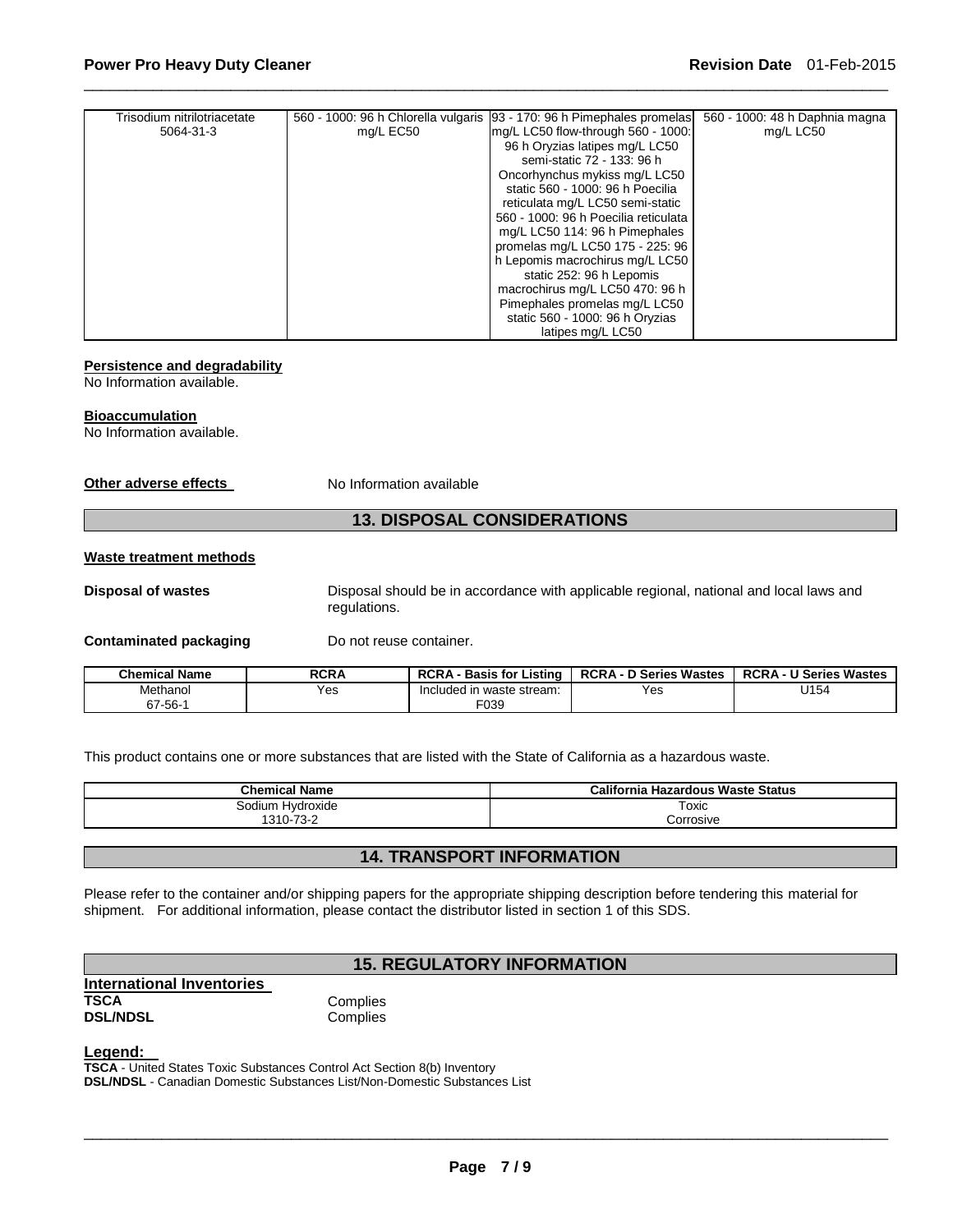#### **US Federal Regulations**

#### **SARA 313**

Section 313 of Title III of the Superfund Amendments and Reauthorization Act of 1986 (SARA). This product does not contain any chemicals which are subject to the reporting requirements of the Act and Title 40 of the Code of Federal Regulations, Part 372

\_\_\_\_\_\_\_\_\_\_\_\_\_\_\_\_\_\_\_\_\_\_\_\_\_\_\_\_\_\_\_\_\_\_\_\_\_\_\_\_\_\_\_\_\_\_\_\_\_\_\_\_\_\_\_\_\_\_\_\_\_\_\_\_\_\_\_\_\_\_\_\_\_\_\_\_\_\_\_\_\_\_\_\_\_\_\_\_\_\_\_\_\_

| <b>SARA 311/312 Hazard Categories</b> |     |
|---------------------------------------|-----|
| Acute health hazard                   | Yes |
| <b>Chronic Health Hazard</b>          | Yes |
| Fire hazard                           | N٥  |
| Sudden release of pressure hazard     | N٥  |
| <b>Reactive Hazard</b>                |     |

#### **CWA (Clean Water Act)**

This product contains the following substances which are regulated pollutants pursuant to the Clean Water Act (40 CFR 122.21 and 40 CFR 122.42)

| <b>Chemical Name</b>          | <b>CWA - Reportable</b><br>Quantities | <b>CWA - Toxic Pollutants</b> | <b>CWA - Priority Pollutants</b> | <b>CWA - Hazardous</b><br><b>Substances</b> |
|-------------------------------|---------------------------------------|-------------------------------|----------------------------------|---------------------------------------------|
| Sodium Hydroxide<br>1310-73-2 | 1000 lb                               | Yes                           | Yes                              |                                             |

#### **CERCLA**

This material, as supplied, contains one or more substances regulated as a hazardous substance under the Comprehensive Environmental Response Compensation and Liability Act (CERCLA) (40 CFR 302)

| <b>Chemical Name</b> | <b>Hazardous Substances RQs</b> | <b>CERCLA/SARA RQ</b> | <b>Reportable Quantity (RQ)</b> |
|----------------------|---------------------------------|-----------------------|---------------------------------|
| Sodium Hvdroxide     | 1000 lb                         | Yes                   | 1000 lb final RQ<br>RQ.         |
| 1310-73-2            |                                 |                       | RQ 454 kg final RQ              |

#### **US State Regulations**

#### **California Proposition 65**

This product contains the following Proposition 65 chemicals

| Cham.<br>Name<br>$\cdots$   | <br>. .<br>osition<br>-----<br>⊸alıt<br>-65<br>mı |  |  |
|-----------------------------|---------------------------------------------------|--|--|
| Methand<br>-67-56-<br>. וטו | Developmental<br>້                                |  |  |
| .<br>--                     |                                                   |  |  |

#### **U.S. State Right-to-Know Regulations**

| <b>Chemical Name</b>                     | New Jersey | <b>Massachusetts</b> | Pennsvlvania |
|------------------------------------------|------------|----------------------|--------------|
| Sodium Hydroxide<br>1310-73-2            |            |                      |              |
| Methanol<br>67-56-1                      |            |                      |              |
| Trisodium nitrilotriacetate<br>5064-31-3 | Yes        |                      | Yes          |

## **U.S. EPA Label Information**

**EPA Pesticide Registration Number** Not Applicable

## **16. OTHER INFORMATION**

| <b>NFPA</b><br><b>HMIS</b>                                                                    | <b>Health hazards</b> 3<br><b>Health hazards</b> 3 |                            | Flammability<br>Flammability | - 0<br>- 0 | <b>Instability</b><br>- 0<br><b>Physical hazards</b> 0 | <b>Physical and Chemical</b><br><b>Properties</b> Yes<br><b>Personal protection</b> C |
|-----------------------------------------------------------------------------------------------|----------------------------------------------------|----------------------------|------------------------------|------------|--------------------------------------------------------|---------------------------------------------------------------------------------------|
| <b>Issue Date</b><br><b>Revision Date</b><br><b>Revision Note</b><br>No Information available |                                                    | 01-Feb-2015<br>01-Feb-2015 |                              |            |                                                        |                                                                                       |